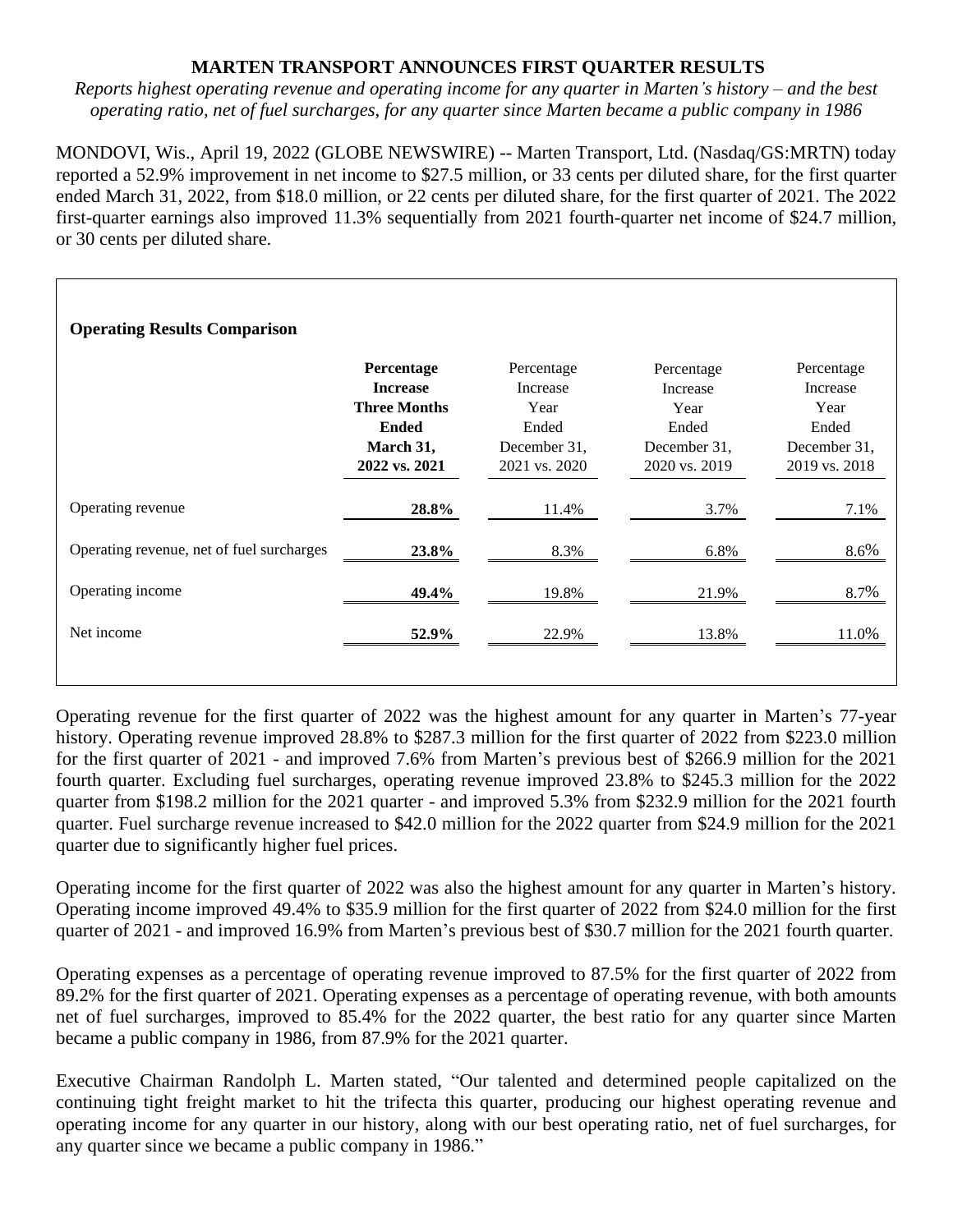"We also provided momentum to the rest of this year to continue our consistent, strong profitable growth. We began this year's second quarter with 128 more of the industry's top drivers than we employed at the beginning of the year, despite the unrelenting national shortage of qualified drivers. We also added 95 refrigerated containers during the first quarter, increasing our fleet to 729 containers as of March 31st."

"Additionally, reflecting our confidence in Marten's financial strength and commitment to enhancing stockholder value, we repurchased and retired 1.3 million shares of our common stock for \$25 million and increased our regular quarterly cash dividend by 50% during the first quarter of 2022."

| <b>Operating Results throughout the Pandemic – Percentage Increase Over Same Quarter of Prior Year</b> |         |         |                     |                                 |         |                     |                     |         |  |
|--------------------------------------------------------------------------------------------------------|---------|---------|---------------------|---------------------------------|---------|---------------------|---------------------|---------|--|
|                                                                                                        | Q1 2022 | Q4 2021 | O <sub>3</sub> 2021 | Q <sub>2</sub> 20 <sub>21</sub> | Q1 2021 | O <sub>4</sub> 2020 | O <sub>3</sub> 2020 | Q2 2020 |  |
| Operating revenue                                                                                      | 28.8%   | 17.4%   | 16.3%               | 9.4%                            | 2.0%    | 4.7%                | $0.5\%$             | $0.1\%$ |  |
| Operating revenue, net of fuel<br>surcharges                                                           | 23.8%   | 12.5%   | 12.8%               | 5.0%                            | 2.5%    | 8.8%                | 3.8%                | 4.7%    |  |
| Operating income                                                                                       | 49.4%   | 20.0%   | 16.8%               | 12.9%                           | 33.1%   | 36.0%               | 21.8%               | 26.6%   |  |
| Net income                                                                                             | 52.9%   | 26.1%   | 17.9%               | 18.1%                           | 31.3%   | 24.5%               | 8.8%                | 19.4%   |  |

## [Current Investor Presentation](https://www.marten.com/content/investor-relations/investor-presentation/Q1_2022_Investor-Presentation.pdf)

Marten Transport, with headquarters in Mondovi, Wis., is a multifaceted business offering a network of refrigerated and dry truck-based transportation capabilities across the Company's five distinct business platforms - Truckload, Dedicated, Intermodal, Brokerage and MRTN de Mexico. Marten is one of the leading temperature-sensitive truckload carriers in the United States, specializing in transporting and distributing food, beverages and other consumer packaged goods that require a temperature-controlled or insulated environment. The Company offers service in the United States, Mexico and Canada, concentrating on expedited movements for high-volume customers. Marten's common stock is traded on the Nasdaq Global Select Market under the symbol MRTN.

This press release contains certain statements that may be considered forward-looking statements within the meaning of Section 27A of the Securities Act of 1933, as amended, and Section 21E of the Securities Exchange Act of 1934, as amended. These statements include a discussion of Marten's prospects for future growth and by their nature involve substantial risks and uncertainties, and actual results may differ materially from those expressed in such forward-looking statements. Important factors known to the Company that could cause actual results to differ materially from those discussed in the forward-looking statements are discussed in Part I, Item 1A of the Company's Annual Report on Form 10-K for the year ended December 31, 2021. The Company undertakes no obligation to correct or update any forward-looking statements, whether as a result of new information, future events or otherwise.

CONTACTS: Tim Kohl, Chief Executive Officer, and Jim Hinnendael, Executive Vice President and Chief Financial Officer, of Marten Transport, Ltd., 715-926-4216.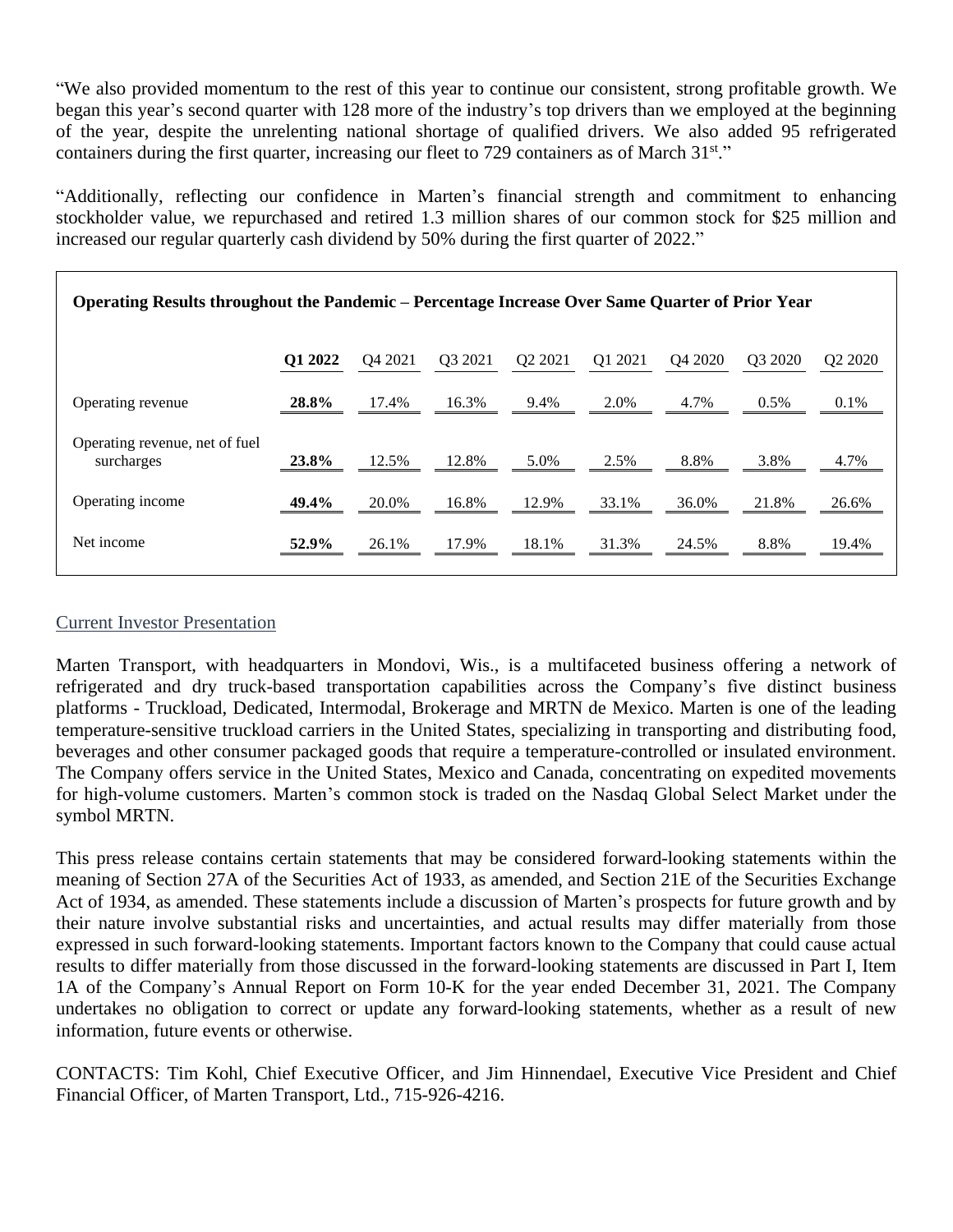### **MARTEN TRANSPORT, LTD. CONSOLIDATED CONDENSED BALANCE SHEETS**

| (Unaudited)<br><b>ASSETS</b><br>Current assets:<br>\$<br>66,527<br>56,995<br>Cash and cash equivalents<br>$\mathcal{S}$<br>Receivables:<br>Trade, net<br>126,815<br>99,003<br>6,971<br>Other<br>4,317<br>22,375<br>23,980<br>Prepaid expenses and other<br>Total current assets<br>220,034<br>186,949<br>Property and equipment:<br>Revenue equipment, buildings and land, office equipment and other<br>955,760<br>956,476<br>Accumulated depreciation<br>(291, 941)<br>Net property and equipment<br>663,819<br>682,277<br>Other noncurrent assets<br>1,464<br>1,545<br>\$<br>$\mathbb{S}$<br>870,690<br>Total assets<br>885,398<br>LIABILITIES AND STOCKHOLDERS' EQUITY<br>Current liabilities:<br>\$<br>29,158 \$<br>20,150<br>Accounts payable<br>Insurance and claims accruals<br>42,592<br>42,014<br>31,395<br>Accrued and other current liabilities<br>37,632<br>93,559<br>Total current liabilities<br>109,382<br>Deferred income taxes<br>125,163<br>126,918<br>Noncurrent operating lease liabilities<br>336<br>291<br>219,013<br><b>Total liabilities</b><br>236,636<br>Stockholders' equity:<br>Preferred stock, \$.01 par value per share; 2,000,000 shares authorized;<br>no shares issued and outstanding<br>Common stock, \$.01 par value per share; 192,000,000 shares<br>authorized; 81,946,875 shares at March 31, 2022, and 83,034,404<br>shares at December 31, 2021, issued and outstanding<br>819<br>830<br>Additional paid-in capital<br>60,256<br>85,718<br>Retained earnings<br>587,687<br>565,129<br>648,762<br>651,677<br>Total stockholders' equity<br>Total liabilities and stockholders' equity<br>\$<br>885,398<br>$\mathbb{S}$<br>870,690 | (In thousands, except share information) |  | March 31,<br>2022 |  | December 31,<br>2021 |  |
|-----------------------------------------------------------------------------------------------------------------------------------------------------------------------------------------------------------------------------------------------------------------------------------------------------------------------------------------------------------------------------------------------------------------------------------------------------------------------------------------------------------------------------------------------------------------------------------------------------------------------------------------------------------------------------------------------------------------------------------------------------------------------------------------------------------------------------------------------------------------------------------------------------------------------------------------------------------------------------------------------------------------------------------------------------------------------------------------------------------------------------------------------------------------------------------------------------------------------------------------------------------------------------------------------------------------------------------------------------------------------------------------------------------------------------------------------------------------------------------------------------------------------------------------------------------------------------------------------------------------------------------------------------------------------------|------------------------------------------|--|-------------------|--|----------------------|--|
|                                                                                                                                                                                                                                                                                                                                                                                                                                                                                                                                                                                                                                                                                                                                                                                                                                                                                                                                                                                                                                                                                                                                                                                                                                                                                                                                                                                                                                                                                                                                                                                                                                                                             |                                          |  |                   |  |                      |  |
|                                                                                                                                                                                                                                                                                                                                                                                                                                                                                                                                                                                                                                                                                                                                                                                                                                                                                                                                                                                                                                                                                                                                                                                                                                                                                                                                                                                                                                                                                                                                                                                                                                                                             |                                          |  |                   |  |                      |  |
|                                                                                                                                                                                                                                                                                                                                                                                                                                                                                                                                                                                                                                                                                                                                                                                                                                                                                                                                                                                                                                                                                                                                                                                                                                                                                                                                                                                                                                                                                                                                                                                                                                                                             |                                          |  |                   |  |                      |  |
|                                                                                                                                                                                                                                                                                                                                                                                                                                                                                                                                                                                                                                                                                                                                                                                                                                                                                                                                                                                                                                                                                                                                                                                                                                                                                                                                                                                                                                                                                                                                                                                                                                                                             |                                          |  |                   |  |                      |  |
|                                                                                                                                                                                                                                                                                                                                                                                                                                                                                                                                                                                                                                                                                                                                                                                                                                                                                                                                                                                                                                                                                                                                                                                                                                                                                                                                                                                                                                                                                                                                                                                                                                                                             |                                          |  |                   |  |                      |  |
|                                                                                                                                                                                                                                                                                                                                                                                                                                                                                                                                                                                                                                                                                                                                                                                                                                                                                                                                                                                                                                                                                                                                                                                                                                                                                                                                                                                                                                                                                                                                                                                                                                                                             |                                          |  |                   |  |                      |  |
|                                                                                                                                                                                                                                                                                                                                                                                                                                                                                                                                                                                                                                                                                                                                                                                                                                                                                                                                                                                                                                                                                                                                                                                                                                                                                                                                                                                                                                                                                                                                                                                                                                                                             |                                          |  |                   |  |                      |  |
|                                                                                                                                                                                                                                                                                                                                                                                                                                                                                                                                                                                                                                                                                                                                                                                                                                                                                                                                                                                                                                                                                                                                                                                                                                                                                                                                                                                                                                                                                                                                                                                                                                                                             |                                          |  |                   |  |                      |  |
|                                                                                                                                                                                                                                                                                                                                                                                                                                                                                                                                                                                                                                                                                                                                                                                                                                                                                                                                                                                                                                                                                                                                                                                                                                                                                                                                                                                                                                                                                                                                                                                                                                                                             |                                          |  |                   |  |                      |  |
|                                                                                                                                                                                                                                                                                                                                                                                                                                                                                                                                                                                                                                                                                                                                                                                                                                                                                                                                                                                                                                                                                                                                                                                                                                                                                                                                                                                                                                                                                                                                                                                                                                                                             |                                          |  |                   |  |                      |  |
|                                                                                                                                                                                                                                                                                                                                                                                                                                                                                                                                                                                                                                                                                                                                                                                                                                                                                                                                                                                                                                                                                                                                                                                                                                                                                                                                                                                                                                                                                                                                                                                                                                                                             |                                          |  |                   |  |                      |  |
|                                                                                                                                                                                                                                                                                                                                                                                                                                                                                                                                                                                                                                                                                                                                                                                                                                                                                                                                                                                                                                                                                                                                                                                                                                                                                                                                                                                                                                                                                                                                                                                                                                                                             |                                          |  |                   |  | (274, 199)           |  |
|                                                                                                                                                                                                                                                                                                                                                                                                                                                                                                                                                                                                                                                                                                                                                                                                                                                                                                                                                                                                                                                                                                                                                                                                                                                                                                                                                                                                                                                                                                                                                                                                                                                                             |                                          |  |                   |  |                      |  |
|                                                                                                                                                                                                                                                                                                                                                                                                                                                                                                                                                                                                                                                                                                                                                                                                                                                                                                                                                                                                                                                                                                                                                                                                                                                                                                                                                                                                                                                                                                                                                                                                                                                                             |                                          |  |                   |  |                      |  |
|                                                                                                                                                                                                                                                                                                                                                                                                                                                                                                                                                                                                                                                                                                                                                                                                                                                                                                                                                                                                                                                                                                                                                                                                                                                                                                                                                                                                                                                                                                                                                                                                                                                                             |                                          |  |                   |  |                      |  |
|                                                                                                                                                                                                                                                                                                                                                                                                                                                                                                                                                                                                                                                                                                                                                                                                                                                                                                                                                                                                                                                                                                                                                                                                                                                                                                                                                                                                                                                                                                                                                                                                                                                                             |                                          |  |                   |  |                      |  |
|                                                                                                                                                                                                                                                                                                                                                                                                                                                                                                                                                                                                                                                                                                                                                                                                                                                                                                                                                                                                                                                                                                                                                                                                                                                                                                                                                                                                                                                                                                                                                                                                                                                                             |                                          |  |                   |  |                      |  |
|                                                                                                                                                                                                                                                                                                                                                                                                                                                                                                                                                                                                                                                                                                                                                                                                                                                                                                                                                                                                                                                                                                                                                                                                                                                                                                                                                                                                                                                                                                                                                                                                                                                                             |                                          |  |                   |  |                      |  |
|                                                                                                                                                                                                                                                                                                                                                                                                                                                                                                                                                                                                                                                                                                                                                                                                                                                                                                                                                                                                                                                                                                                                                                                                                                                                                                                                                                                                                                                                                                                                                                                                                                                                             |                                          |  |                   |  |                      |  |
|                                                                                                                                                                                                                                                                                                                                                                                                                                                                                                                                                                                                                                                                                                                                                                                                                                                                                                                                                                                                                                                                                                                                                                                                                                                                                                                                                                                                                                                                                                                                                                                                                                                                             |                                          |  |                   |  |                      |  |
|                                                                                                                                                                                                                                                                                                                                                                                                                                                                                                                                                                                                                                                                                                                                                                                                                                                                                                                                                                                                                                                                                                                                                                                                                                                                                                                                                                                                                                                                                                                                                                                                                                                                             |                                          |  |                   |  |                      |  |
|                                                                                                                                                                                                                                                                                                                                                                                                                                                                                                                                                                                                                                                                                                                                                                                                                                                                                                                                                                                                                                                                                                                                                                                                                                                                                                                                                                                                                                                                                                                                                                                                                                                                             |                                          |  |                   |  |                      |  |
|                                                                                                                                                                                                                                                                                                                                                                                                                                                                                                                                                                                                                                                                                                                                                                                                                                                                                                                                                                                                                                                                                                                                                                                                                                                                                                                                                                                                                                                                                                                                                                                                                                                                             |                                          |  |                   |  |                      |  |
|                                                                                                                                                                                                                                                                                                                                                                                                                                                                                                                                                                                                                                                                                                                                                                                                                                                                                                                                                                                                                                                                                                                                                                                                                                                                                                                                                                                                                                                                                                                                                                                                                                                                             |                                          |  |                   |  |                      |  |
|                                                                                                                                                                                                                                                                                                                                                                                                                                                                                                                                                                                                                                                                                                                                                                                                                                                                                                                                                                                                                                                                                                                                                                                                                                                                                                                                                                                                                                                                                                                                                                                                                                                                             |                                          |  |                   |  |                      |  |
|                                                                                                                                                                                                                                                                                                                                                                                                                                                                                                                                                                                                                                                                                                                                                                                                                                                                                                                                                                                                                                                                                                                                                                                                                                                                                                                                                                                                                                                                                                                                                                                                                                                                             |                                          |  |                   |  |                      |  |
|                                                                                                                                                                                                                                                                                                                                                                                                                                                                                                                                                                                                                                                                                                                                                                                                                                                                                                                                                                                                                                                                                                                                                                                                                                                                                                                                                                                                                                                                                                                                                                                                                                                                             |                                          |  |                   |  |                      |  |
|                                                                                                                                                                                                                                                                                                                                                                                                                                                                                                                                                                                                                                                                                                                                                                                                                                                                                                                                                                                                                                                                                                                                                                                                                                                                                                                                                                                                                                                                                                                                                                                                                                                                             |                                          |  |                   |  |                      |  |
|                                                                                                                                                                                                                                                                                                                                                                                                                                                                                                                                                                                                                                                                                                                                                                                                                                                                                                                                                                                                                                                                                                                                                                                                                                                                                                                                                                                                                                                                                                                                                                                                                                                                             |                                          |  |                   |  |                      |  |
|                                                                                                                                                                                                                                                                                                                                                                                                                                                                                                                                                                                                                                                                                                                                                                                                                                                                                                                                                                                                                                                                                                                                                                                                                                                                                                                                                                                                                                                                                                                                                                                                                                                                             |                                          |  |                   |  |                      |  |
|                                                                                                                                                                                                                                                                                                                                                                                                                                                                                                                                                                                                                                                                                                                                                                                                                                                                                                                                                                                                                                                                                                                                                                                                                                                                                                                                                                                                                                                                                                                                                                                                                                                                             |                                          |  |                   |  |                      |  |
|                                                                                                                                                                                                                                                                                                                                                                                                                                                                                                                                                                                                                                                                                                                                                                                                                                                                                                                                                                                                                                                                                                                                                                                                                                                                                                                                                                                                                                                                                                                                                                                                                                                                             |                                          |  |                   |  |                      |  |
|                                                                                                                                                                                                                                                                                                                                                                                                                                                                                                                                                                                                                                                                                                                                                                                                                                                                                                                                                                                                                                                                                                                                                                                                                                                                                                                                                                                                                                                                                                                                                                                                                                                                             |                                          |  |                   |  |                      |  |
|                                                                                                                                                                                                                                                                                                                                                                                                                                                                                                                                                                                                                                                                                                                                                                                                                                                                                                                                                                                                                                                                                                                                                                                                                                                                                                                                                                                                                                                                                                                                                                                                                                                                             |                                          |  |                   |  |                      |  |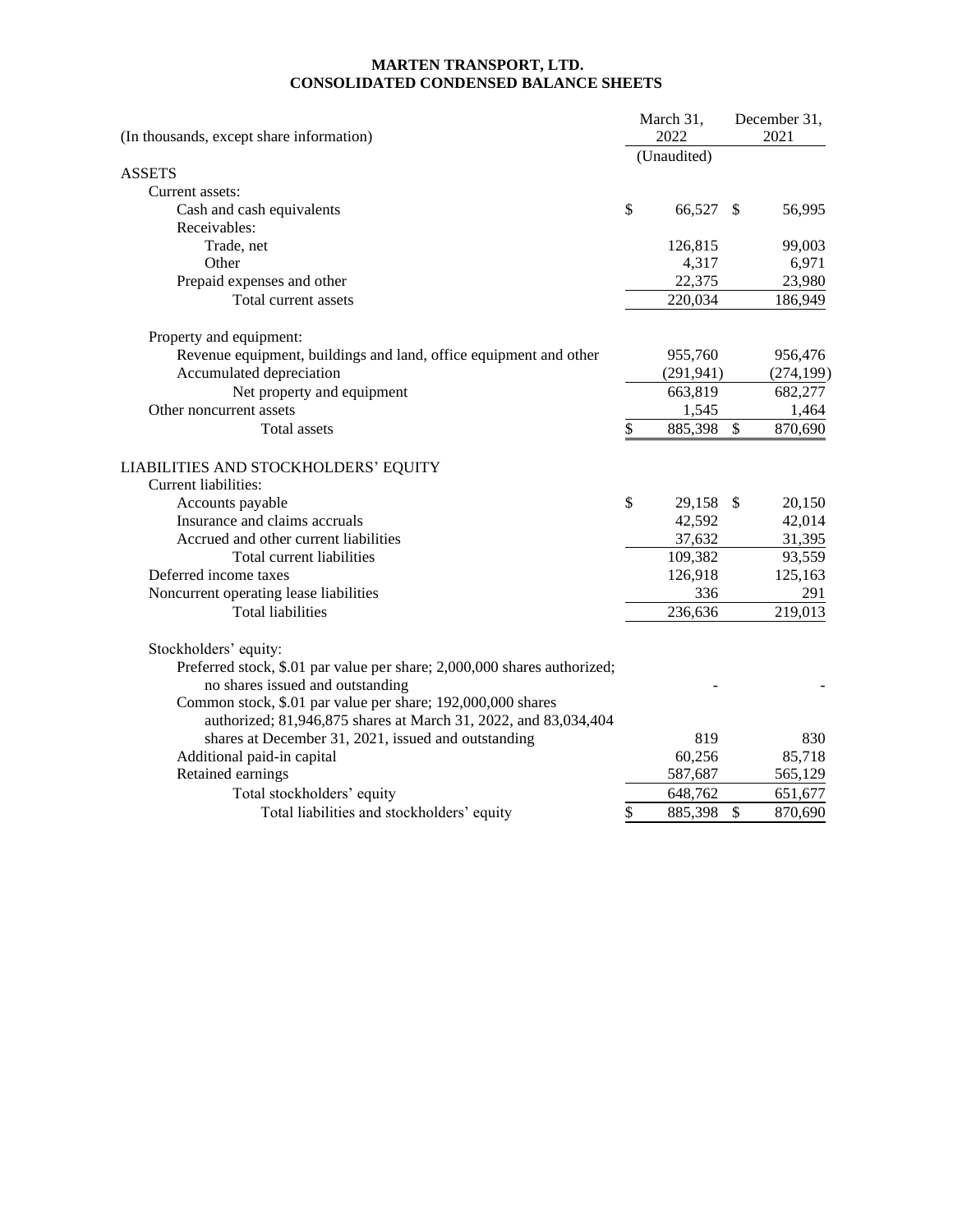#### **MARTEN TRANSPORT, LTD. CONSOLIDATED CONDENSED STATEMENTS OF OPERATIONS (Unaudited)**

|                                              | Three Months<br>Ended March 31, |         |    |         |  |  |
|----------------------------------------------|---------------------------------|---------|----|---------|--|--|
| (In thousands, except per share information) |                                 | 2022    |    |         |  |  |
| Operating revenue                            | \$                              | 287,281 | \$ | 223,046 |  |  |
| Operating expenses (income):                 |                                 |         |    |         |  |  |
| Salaries, wages and benefits                 |                                 | 89,349  |    | 72,998  |  |  |
| Purchased transportation                     |                                 | 57,310  |    | 40,765  |  |  |
| Fuel and fuel taxes                          |                                 | 44,368  |    | 28,937  |  |  |
| Supplies and maintenance                     |                                 | 12,313  |    | 11,015  |  |  |
| Depreciation                                 |                                 | 26,143  |    | 25,687  |  |  |
| Operating taxes and licenses                 |                                 | 2,640   |    | 2,712   |  |  |
| Insurance and claims                         |                                 | 12,704  |    | 11,446  |  |  |
| Communications and utilities                 |                                 | 2,265   |    | 2,083   |  |  |
| Gain on disposition of revenue equipment     |                                 | (4,540) |    | (1,984) |  |  |
| Other                                        |                                 | 8,871   |    | 5,389   |  |  |
| Total operating expenses                     |                                 | 251,423 |    | 199,048 |  |  |
| Operating income                             |                                 | 35,858  |    | 23,998  |  |  |
| Other                                        |                                 | (7)     |    | (10)    |  |  |
| Income before income taxes                   |                                 | 35,865  |    | 24,008  |  |  |
| Income taxes expense                         |                                 | 8,332   |    | 6,002   |  |  |
| Net income                                   | \$                              | 27,533  | \$ | 18,006  |  |  |
| Basic earnings per common share              | \$                              | 0.33    | \$ | 0.22    |  |  |
| Diluted earnings per common share            | \$                              | 0.33    | \$ | 0.22    |  |  |
| Dividends declared per common share          | \$                              | 0.06    | \$ | 0.04    |  |  |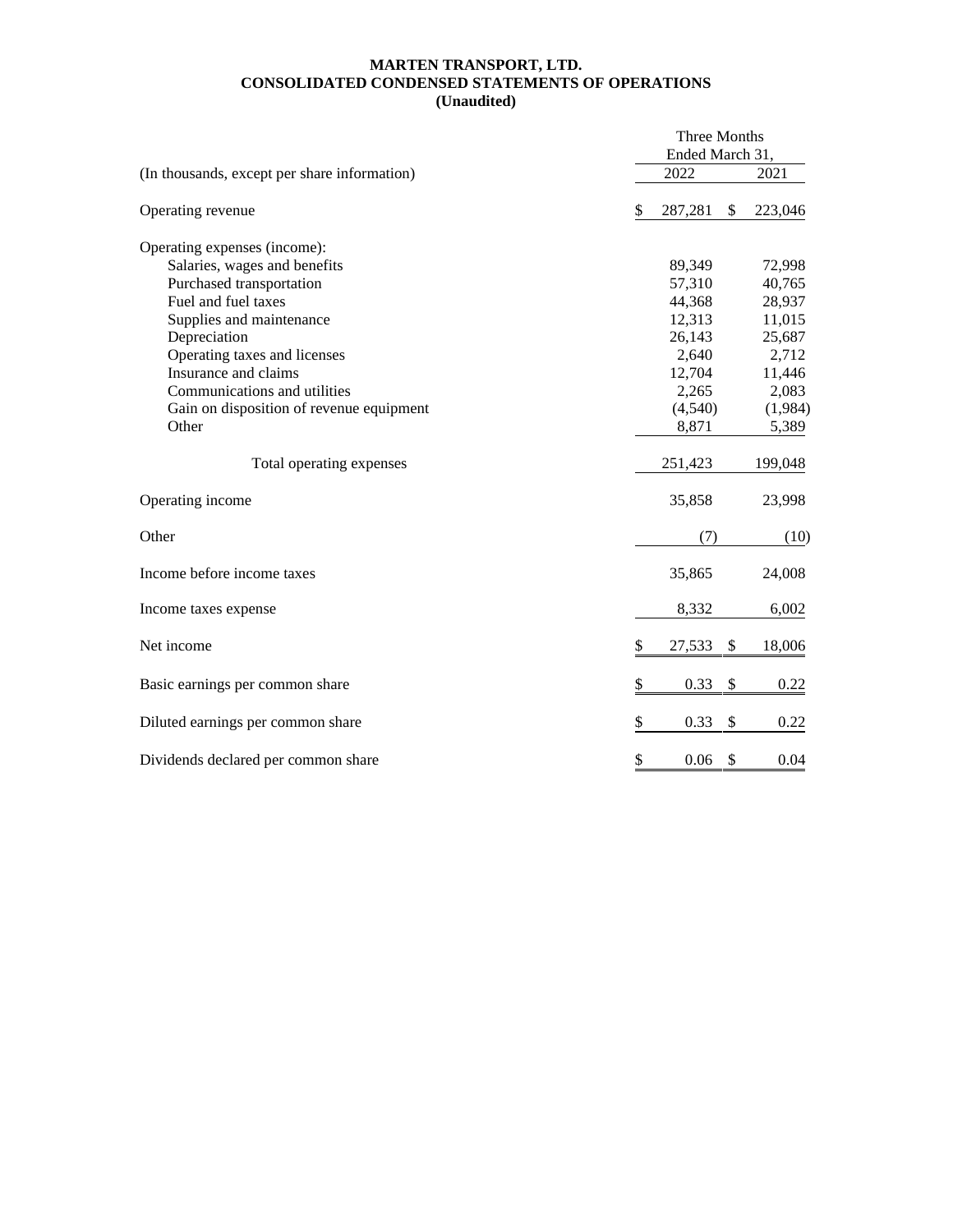#### **MARTEN TRANSPORT, LTD. SEGMENT INFORMATION (Unaudited)**

|                                                   |              |         |              |               |               | Dollar       | Percentage |  |
|---------------------------------------------------|--------------|---------|--------------|---------------|---------------|--------------|------------|--|
|                                                   |              |         |              | Change        |               | Change       |            |  |
|                                                   | Three Months |         |              |               | Three Months  | Three Months |            |  |
|                                                   | Ended        |         |              |               |               | Ended        | Ended      |  |
|                                                   |              |         | March 31,    |               |               | March 31,    | March 31,  |  |
| (Dollars in thousands)                            | 2022<br>2021 |         |              | 2022 vs. 2021 | 2022 vs. 2021 |              |            |  |
| Operating revenue:                                |              |         |              |               |               |              |            |  |
| Truckload revenue, net of fuel surcharge revenue  | $\mathbb{S}$ | 95,170  | \$           | 83,919        | \$            | 11,251       | 13.4%      |  |
| Truckload fuel surcharge revenue                  |              | 17,620  |              | 10,996        |               | 6,624        | 60.2       |  |
| <b>Total Truckload revenue</b>                    |              | 112,790 |              | 94,915        |               | 17,875       | 18.8       |  |
| Dedicated revenue, net of fuel surcharge revenue  |              | 78,421  |              | 66,902        |               | 11,519       | 17.2       |  |
| Dedicated fuel surcharge revenue                  |              | 18,339  |              | 11,335        |               | 7,004        | 61.8       |  |
| <b>Total Dedicated revenue</b>                    |              | 96,760  |              | 78,237        |               | 18,523       | 23.7       |  |
| Intermodal revenue, net of fuel surcharge revenue |              | 25,605  |              | 19,446        |               | 6,159        | 31.7       |  |
| Intermodal fuel surcharge revenue                 |              | 6,037   |              | 2,558         |               | 3,479        | 136.0      |  |
| Total Intermodal revenue                          |              | 31,642  |              | 22,004        |               | 9,638        | 43.8       |  |
| Brokerage revenue                                 |              | 46,089  |              | 27,890        |               | 18,199       | 65.3       |  |
| Total operating revenue                           | \$           | 287,281 | \$           | 223,046       | \$            | 64,235       | 28.8%      |  |
| Operating income:                                 |              |         |              |               |               |              |            |  |
| Truckload                                         | \$           | 15,571  | \$           | 11,415        | \$            | 4,156        | 36.4%      |  |
| Dedicated                                         |              | 10,645  |              | 8,936         |               | 1,709        | 19.1       |  |
| Intermodal                                        |              | 5,036   |              | 1,461         |               | 3,575        | 244.7      |  |
| <b>Brokerage</b>                                  |              | 4,606   |              | 2,186         |               | 2,420        | 110.7      |  |
| Total operating income                            | \$           | 35,858  | $\mathbb{S}$ | 23,998        | \$            | 11,860       | 49.4%      |  |
| Operating ratio:                                  |              |         |              |               |               |              |            |  |
| Truckload                                         | 86.2%        |         | 88.0%        |               |               |              |            |  |
| Dedicated                                         | 89.0         |         | 88.6         |               |               |              |            |  |
| Intermodal                                        |              | 84.1    |              | 93.4          |               |              |            |  |
| <b>Brokerage</b>                                  | 90.0         |         | 92.2         |               |               |              |            |  |
| Consolidated operating ratio                      |              | 87.5%   |              | 89.2%         |               |              |            |  |